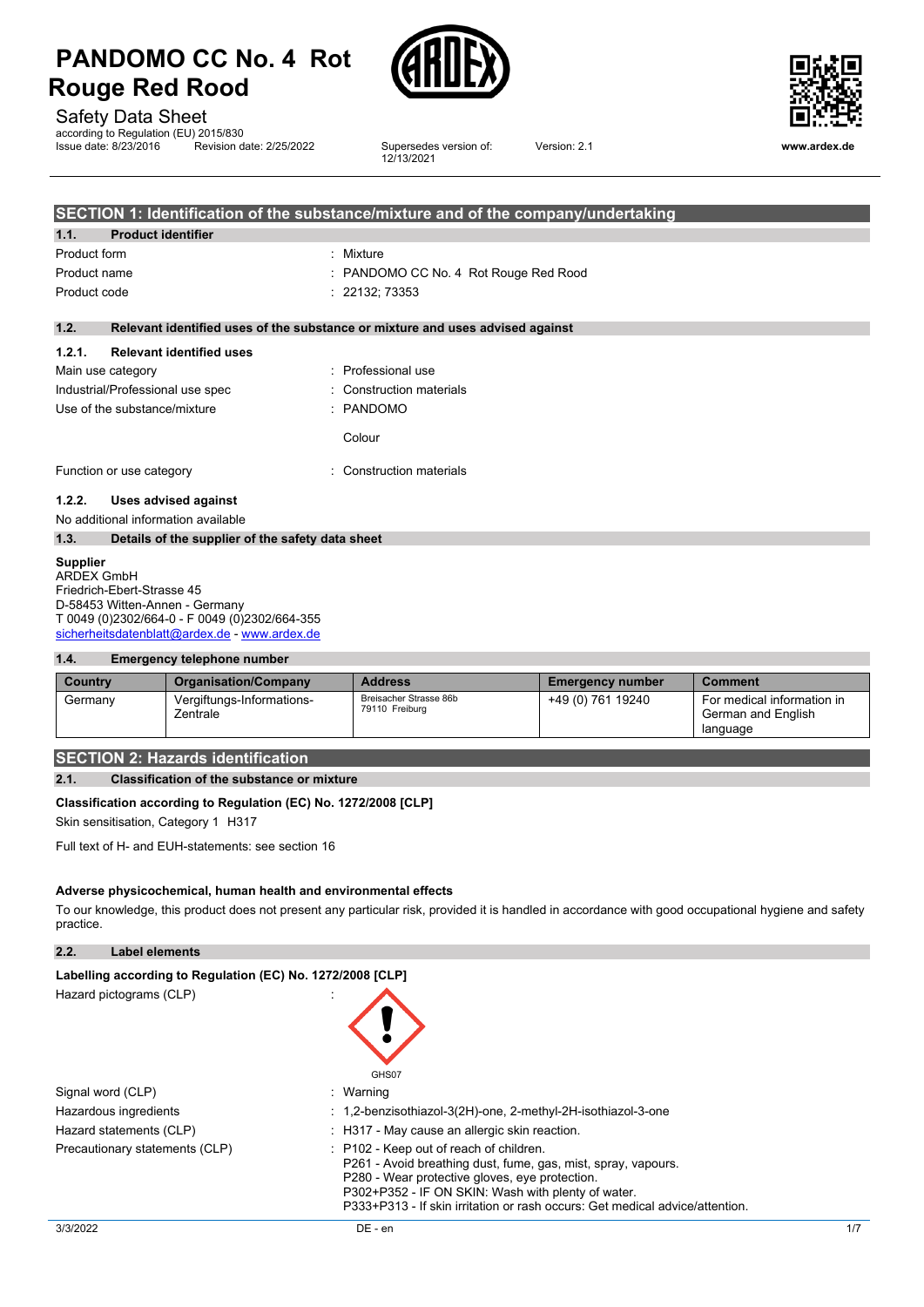Safety Data Sheet

according to Regulation (EU) 2015/830

Extra phrases **in the pharaely contents**: Dispose of contents/container in accordance with regional/national/international/local regulations.

**Labelling according to Directive 67/548/EEC or 1999/45/EC**

### **2.3. Other hazards**

PBT: not relevant – no registration required

vPvB: not relevant – no registration required

Contains no PBT/vPvB substances ≥ 0.1% assessed in accordance with REACH Annex XIII

# **SECTION 3: Composition/information on ingredients**

# **3.1. Substances**

#### Not applicable

#### **3.2. Mixtures**

| <b>Name</b>                                   | <b>Product identifier</b>                                                                               | $\frac{0}{2}$ | <b>Classification according to</b><br><b>Regulation (EC) No.</b><br>1272/2008 [CLP]                                                                                                                                      |
|-----------------------------------------------|---------------------------------------------------------------------------------------------------------|---------------|--------------------------------------------------------------------------------------------------------------------------------------------------------------------------------------------------------------------------|
| Maleic acid, polymer with diisobutene, sodium | (CAS-No.) 37199-81-8                                                                                    | $1.26 - 2.5$  | Eye Irrit. 2, H319                                                                                                                                                                                                       |
| 2-methyl-2H-isothiazol-3-one                  | (CAS-No.) 2682-20-4<br>(EC-No.) 220-239-6<br>(EC Index-No.) 613-326-00-9<br>(REACH-no) 01-2120764690-50 | $0 - 1.25$    | Acute Tox. 2 (Inhalation), H330<br>Acute Tox. 3 (Dermal), H311<br>Acute Tox. 3 (Oral), H301<br>Skin Sens, 1A, H317<br>Skin Corr. 1B. H314<br>Eve Dam. 1. H318<br>Aguatic Acute 1, H400 (M=10)<br>Aquatic Chronic 1, H410 |

| <b>Name</b>                  | <b>Product identifier</b>                                                                               | Specific concentration limits          |
|------------------------------|---------------------------------------------------------------------------------------------------------|----------------------------------------|
| 2-methyl-2H-isothiazol-3-one | (CAS-No.) 2682-20-4<br>(EC-No.) 220-239-6<br>(EC Index-No.) 613-326-00-9<br>(REACH-no) 01-2120764690-50 | ( 0.0015 ≤C < 100) Skin Sens. 1A, H317 |

Full text of H- and EUH-statements: see section 16

|             | <b>SECTION 4: First aid measures</b>                        |                                                                                                                                     |
|-------------|-------------------------------------------------------------|-------------------------------------------------------------------------------------------------------------------------------------|
| 4.1.        | Description of first aid measures                           |                                                                                                                                     |
|             | First-aid measures general                                  | : Take off contaminated clothing and wash before reuse.                                                                             |
|             | First-aid measures after inhalation                         | Move the affected person to the fresh air. Get medical advice/attention if you feel unwell.                                         |
|             | First-aid measures after skin contact                       | Wash skin with plenty of water. If skin irritation occurs: Get medical advice/attention.                                            |
|             | First-aid measures after eye contact                        | IF IN EYES: Rinse cautiously with water for several minutes. Remove contact lenses, if present<br>and easy to do. Continue rinsing. |
|             | First-aid measures after ingestion                          | Call a poison center or a doctor if you feel unwell.                                                                                |
| 4.2.        | Most important symptoms and effects, both acute and delayed |                                                                                                                                     |
|             | Symptoms/effects                                            | : If symptoms persist call a doctor.                                                                                                |
| 4.3.        |                                                             | Indication of any immediate medical attention and special treatment needed                                                          |
|             | Treat symptomatically.                                      |                                                                                                                                     |
|             | <b>SECTION 5: Firefighting measures</b>                     |                                                                                                                                     |
| 5.1.        | <b>Extinguishing media</b>                                  |                                                                                                                                     |
|             | Suitable extinguishing media                                | : Water spray. Foam. Carbon dioxide. extinguishing powder.                                                                          |
|             | Unsuitable extinguishing media                              | Do not use a heavy water stream.                                                                                                    |
| 5.2.        | Special hazards arising from the substance or mixture       |                                                                                                                                     |
| Fire hazard |                                                             | Not dangerous.                                                                                                                      |
|             | Explosion hazard                                            | None.                                                                                                                               |
|             | Reactivity in case of fire                                  | Product is not explosive.                                                                                                           |
| fire        | Hazardous decomposition products in case of                 | : Carbon oxides (CO, CO2). Sulphur dioxide.                                                                                         |
| 5.3.        | <b>Advice for firefighters</b>                              |                                                                                                                                     |
|             | Precautionary measures fire                                 | Evacuate area.                                                                                                                      |
| 3/3/2022    |                                                             | DE - en<br>2/7                                                                                                                      |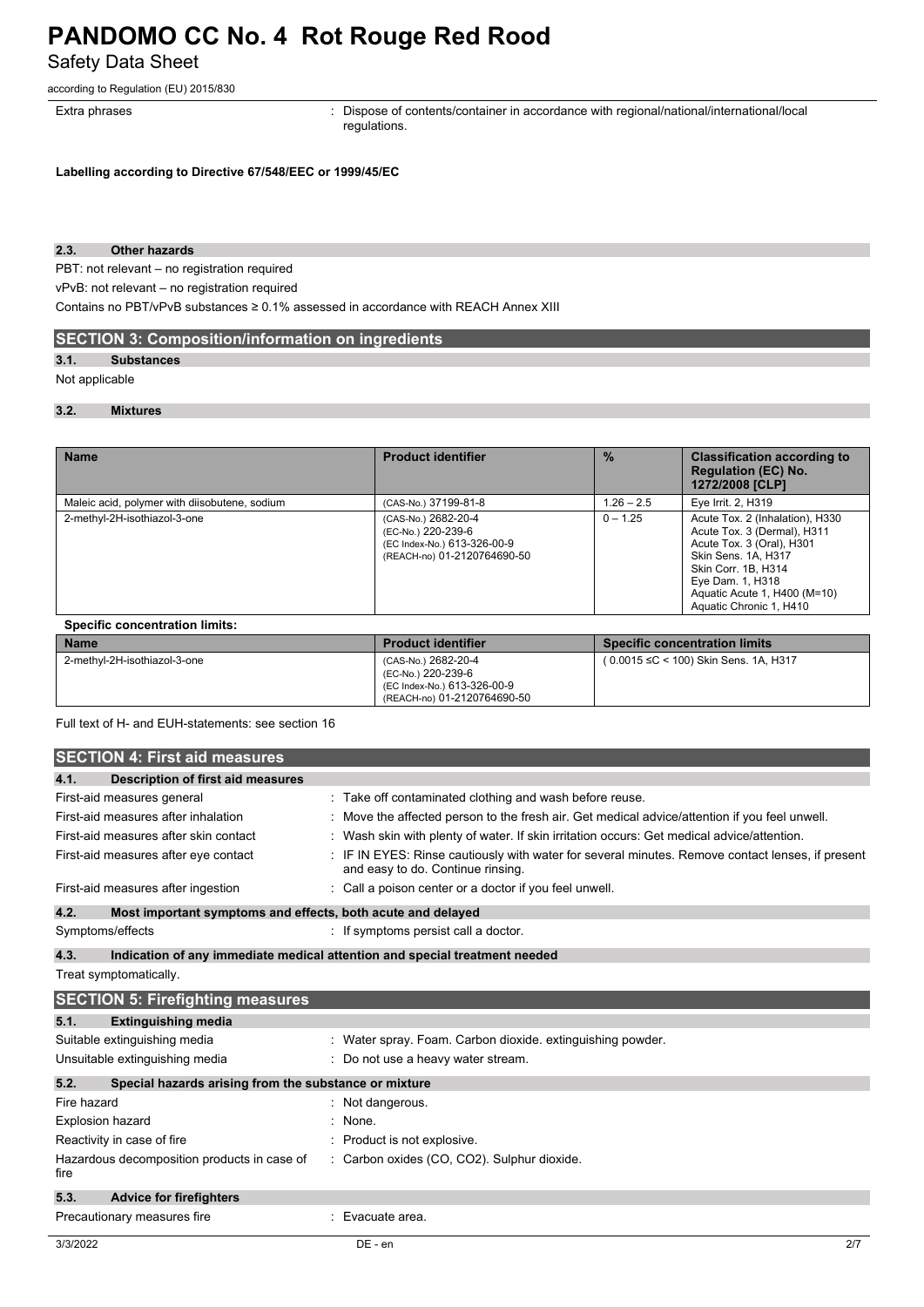Safety Data Sheet

| according to Regulation (EU) 2015/830                                        |                                                                                                                                                                                                                         |  |  |  |  |  |
|------------------------------------------------------------------------------|-------------------------------------------------------------------------------------------------------------------------------------------------------------------------------------------------------------------------|--|--|--|--|--|
| Firefighting instructions                                                    | : Contain the extinguishing fluids by bunding.                                                                                                                                                                          |  |  |  |  |  |
| Protection during firefighting                                               | Do not attempt to take action without suitable protective equipment. Self-contained breathing<br>apparatus.                                                                                                             |  |  |  |  |  |
| Other information                                                            | Fire residues and contaminated fire extinguishing water must be disposed of in accordance<br>with local regulations.                                                                                                    |  |  |  |  |  |
| <b>SECTION 6: Accidental release measures</b>                                |                                                                                                                                                                                                                         |  |  |  |  |  |
| 6.1.                                                                         | Personal precautions, protective equipment and emergency procedures                                                                                                                                                     |  |  |  |  |  |
| General measures                                                             | : Spills of this product present a serious slipping hazard. Absorb spillage to prevent material<br>damage. Ensure adequate air ventilation.                                                                             |  |  |  |  |  |
| 6.1.1.<br>For non-emergency personnel                                        |                                                                                                                                                                                                                         |  |  |  |  |  |
| Protective equipment                                                         | Concerning personal protective equipment to use, see section 8.                                                                                                                                                         |  |  |  |  |  |
| Emergency procedures                                                         | : Avoid contact with skin and eyes.                                                                                                                                                                                     |  |  |  |  |  |
| 6.1.2.<br>For emergency responders                                           |                                                                                                                                                                                                                         |  |  |  |  |  |
| Protective equipment                                                         | : Do not attempt to take action without suitable protective equipment. For further information<br>refer to section 8: "Exposure controls/personal protection".                                                          |  |  |  |  |  |
| 6.2.<br><b>Environmental precautions</b>                                     |                                                                                                                                                                                                                         |  |  |  |  |  |
| Avoid release to the environment. Prevent entry to sewers and public waters. |                                                                                                                                                                                                                         |  |  |  |  |  |
| 6.3.                                                                         | Methods and material for containment and cleaning up                                                                                                                                                                    |  |  |  |  |  |
| For containment                                                              | : Collect spillage.                                                                                                                                                                                                     |  |  |  |  |  |
| Methods for cleaning up                                                      | Absorb with liquid-binding material (e.g. sand, diatomaceous earth, acid- or universal binding<br>agents).                                                                                                              |  |  |  |  |  |
| Other information                                                            | Place in a suitable container for disposal in accordance with the waste regulations (see Section<br>13).                                                                                                                |  |  |  |  |  |
| 6.4.<br>Reference to other sections                                          |                                                                                                                                                                                                                         |  |  |  |  |  |
| See Section 8. See Section 7. See Section 13.                                |                                                                                                                                                                                                                         |  |  |  |  |  |
| <b>SECTION 7: Handling and storage</b>                                       |                                                                                                                                                                                                                         |  |  |  |  |  |
| 7.1.<br><b>Precautions for safe handling</b>                                 |                                                                                                                                                                                                                         |  |  |  |  |  |
| Additional hazards when processed                                            | See Section 8.                                                                                                                                                                                                          |  |  |  |  |  |
| Precautions for safe handling                                                | Wear personal protective equipment. Ensure good ventilation of the work station. Prevent<br>aerosol formation or splashes.                                                                                              |  |  |  |  |  |
| Hygiene measures                                                             | Do not eat, drink or smoke when using this product. Always wash hands after handling the<br>product. Contaminated work clothing should not be allowed out of the workplace. Wash<br>contaminated clothing before reuse. |  |  |  |  |  |
| 7.2.<br>Conditions for safe storage, including any incompatibilities         |                                                                                                                                                                                                                         |  |  |  |  |  |
| <b>Technical measures</b>                                                    | : Keep container tightly closed in a cool, well-ventilated place.                                                                                                                                                       |  |  |  |  |  |
| Storage area                                                                 | : Keep out of frost.                                                                                                                                                                                                    |  |  |  |  |  |
| 7.3.<br>Specific end use(s)                                                  |                                                                                                                                                                                                                         |  |  |  |  |  |
| No additional information available                                          |                                                                                                                                                                                                                         |  |  |  |  |  |

**SECTION 8: Exposure controls/personal protection**

**8.1. Control parameters**

| 2-methyl-2H-isothiazol-3-one (2682-20-4) |                           |  |  |  |
|------------------------------------------|---------------------------|--|--|--|
| DNEL/DMEL (Workers)                      |                           |  |  |  |
| Acute - local effects, inhalation        | $0.043$ mg/m <sup>3</sup> |  |  |  |
| Long-term - local effects, inhalation    | $0.021$ mg/m <sup>3</sup> |  |  |  |
| DNEL/DMEL (General population)           |                           |  |  |  |
| Acute - systemic effects, oral           | 0.053 mg/kg bw/day        |  |  |  |
| Acute - local effects, inhalation        | $0.043$ mg/m <sup>3</sup> |  |  |  |
| Long-term - systemic effects, oral       | 0.027 mg/kg bw/day        |  |  |  |
| Long-term - local effects, inhalation    | $0.021$ mg/m <sup>3</sup> |  |  |  |
| PNEC (Water)                             |                           |  |  |  |
| PNEC aqua (freshwater)                   | 3.39 µg/l                 |  |  |  |
| PNEC aqua (marine water)                 | $3.39 \mu g/l$            |  |  |  |
| PNEC (Soil)                              |                           |  |  |  |
| PNEC soil                                | $0.047$ mg/kg dwt         |  |  |  |
| PNEC (STP)                               |                           |  |  |  |
| PNEC sewage treatment plant              | $0.23$ mg/l               |  |  |  |
| 3/3/2022                                 | 3/7<br>DE - en            |  |  |  |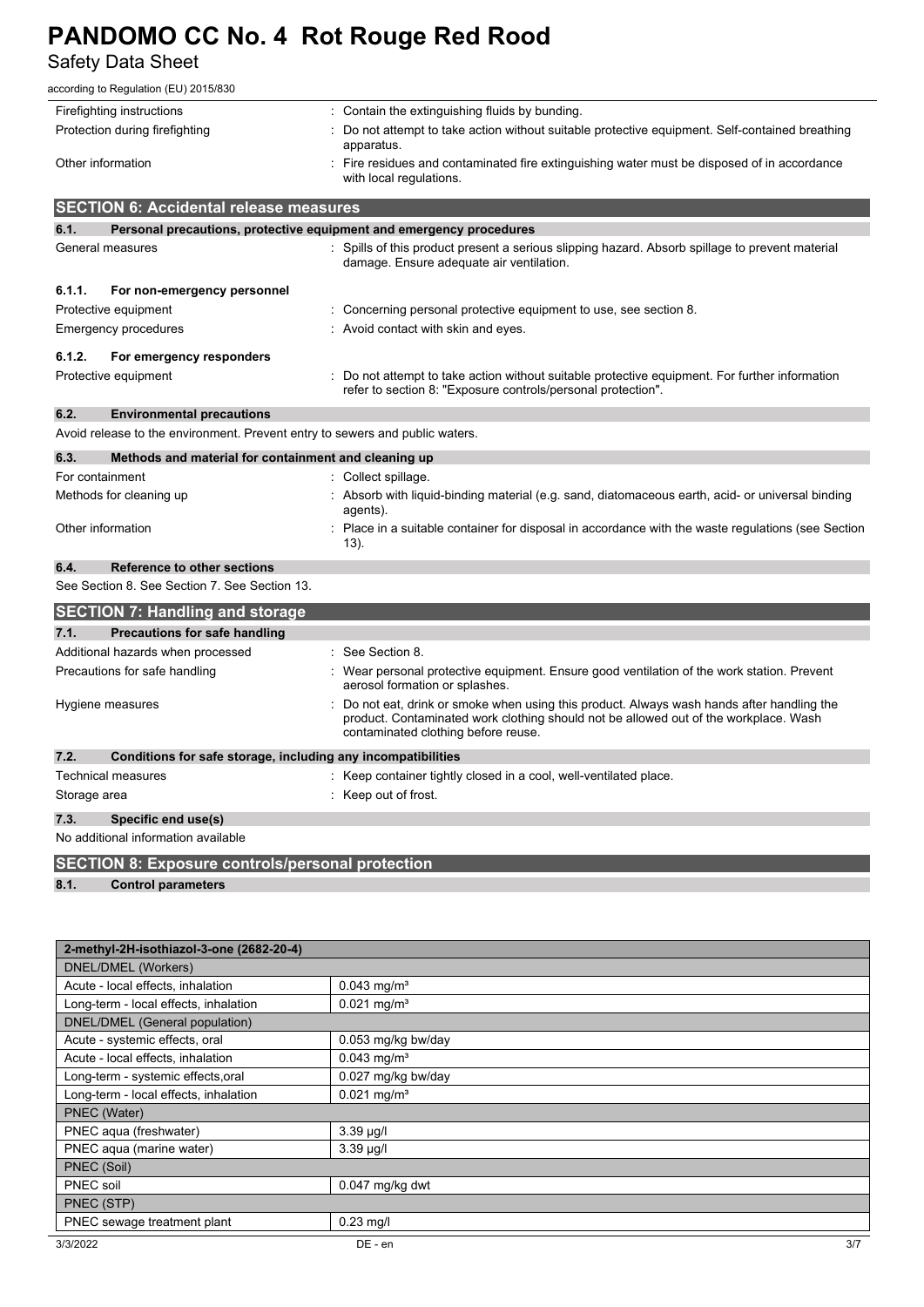Safety Data Sheet

according to Regulation (EU) 2015/830

| $12370(6535-46-2)$                                          |  |  |  |  |  |
|-------------------------------------------------------------|--|--|--|--|--|
| DNEL/DMEL (Workers)                                         |  |  |  |  |  |
| Acute - systemic effects, inhalation<br>$49 \text{ ma/m}^3$ |  |  |  |  |  |
| 8.2.<br><b>Exposure controls</b>                            |  |  |  |  |  |

#### **Appropriate engineering controls:**

Ensure good ventilation of the work station.

#### **Hand protection:**

Protective gloves. Please follow the instructions related to the permeability and the penetration time provided by the manufacturer. Choosing the proper glove is a decision that depends not only on the type of material, but also on other quality features, which differ for each manufacturer. Since the product consists of several substances, the durability of the glove material cannot be estimated and needs to be tested before use

#### **Eye protection:**

Avoid splashing. Wear closed safety glasses

#### **Skin and body protection:**

Wear proper protective equipment

#### **Respiratory protection:**

In case of inadequate ventilation wear respiratory protection. Do not breathe gas/fumes/vapour/spray



#### **Environmental exposure controls:**

Avoid release to the environment.

#### **Other information:**

Handle in accordance with good industrial hygiene and safety procedures.

| <b>SECTION 9: Physical and chemical properties</b>            |                                      |  |  |  |  |  |
|---------------------------------------------------------------|--------------------------------------|--|--|--|--|--|
| Information on basic physical and chemical properties<br>9.1. |                                      |  |  |  |  |  |
| Physical state                                                | : Liquid                             |  |  |  |  |  |
| Appearance                                                    | : Liquid.                            |  |  |  |  |  |
| Colour                                                        | red.                                 |  |  |  |  |  |
| Odour                                                         | characteristic.                      |  |  |  |  |  |
| Odour threshold                                               | No data available                    |  |  |  |  |  |
| pH                                                            | $10 - 11$<br>٠                       |  |  |  |  |  |
| Relative evaporation rate (butylacetate=1)                    | No data available                    |  |  |  |  |  |
| Melting point                                                 | Not applicable                       |  |  |  |  |  |
| Freezing point                                                | No data available                    |  |  |  |  |  |
| Boiling point                                                 | 100 °C<br>٠                          |  |  |  |  |  |
| Flash point                                                   | No data available                    |  |  |  |  |  |
| Auto-ignition temperature                                     | No data available                    |  |  |  |  |  |
| Decomposition temperature                                     | No data available                    |  |  |  |  |  |
| Flammability (solid, gas)                                     | Not applicable                       |  |  |  |  |  |
| Vapour pressure                                               | 23 hPa                               |  |  |  |  |  |
| Relative vapour density at 20 °C                              | No data available                    |  |  |  |  |  |
| Relative density                                              | No data available                    |  |  |  |  |  |
| Density                                                       | $1 - 1.2$ g/cm <sup>3</sup>          |  |  |  |  |  |
| Solubility                                                    | Forms emulsion in presence of water. |  |  |  |  |  |
| Partition coefficient n-octanol/water (Log Pow)               | No data available                    |  |  |  |  |  |
| Viscosity, kinematic                                          | No data available                    |  |  |  |  |  |
| Viscosity, dynamic                                            | $70 - 200$ Pa $\cdot$ s              |  |  |  |  |  |
| Explosive properties                                          | No data available                    |  |  |  |  |  |
| Oxidising properties                                          | No data available                    |  |  |  |  |  |
| <b>Explosive limits</b>                                       | No data available                    |  |  |  |  |  |
| 9.2.<br><b>Other information</b>                              |                                      |  |  |  |  |  |
| VOC content                                                   | $:$ < 3 % VOC - Swiss ordinance      |  |  |  |  |  |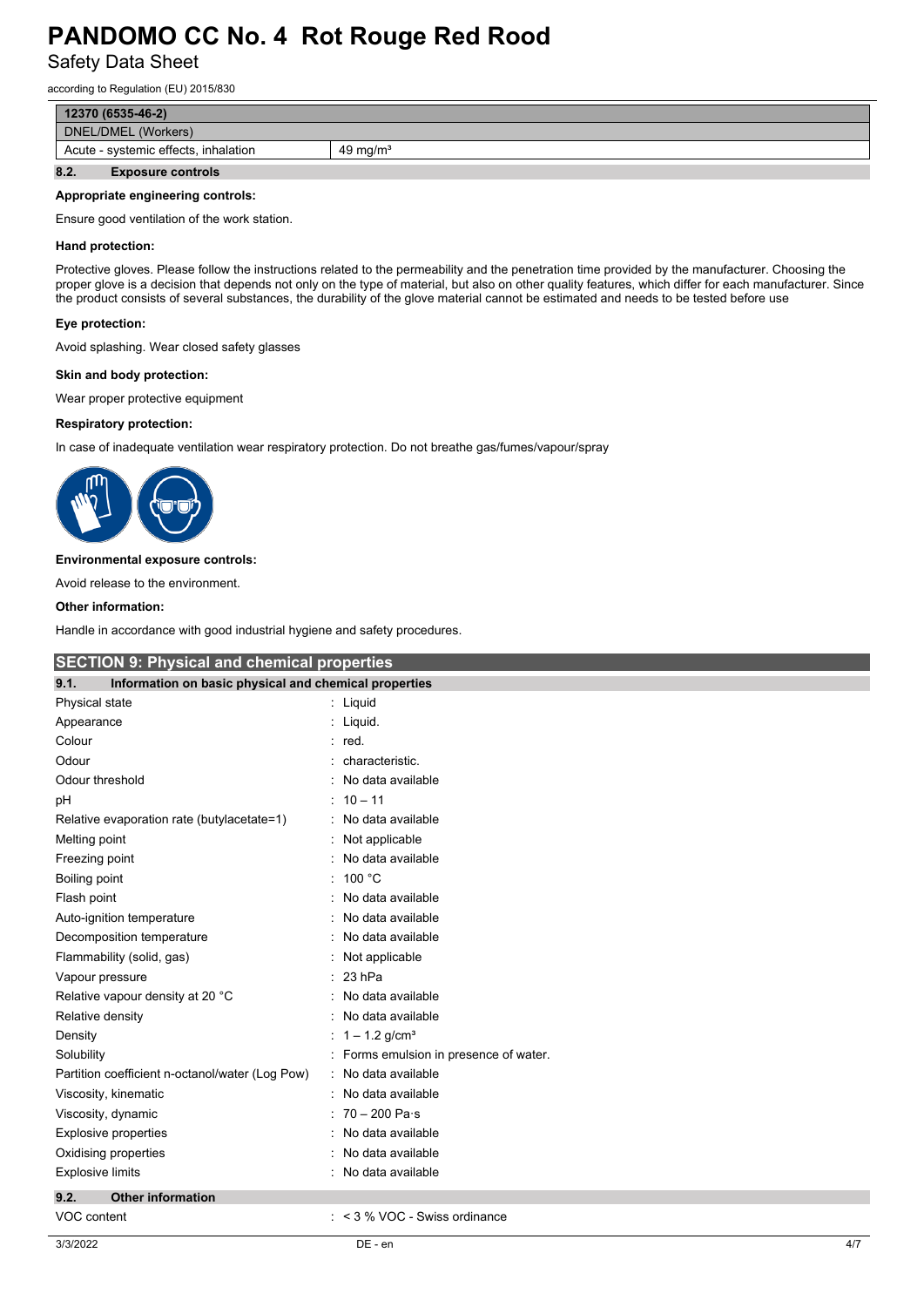Safety Data Sheet

| ccording to Regulation (EU) 2015/830                                    |                                                                                                                                 |  |  |  |  |  |  |
|-------------------------------------------------------------------------|---------------------------------------------------------------------------------------------------------------------------------|--|--|--|--|--|--|
| <b>SECTION 10: Stability and reactivity</b>                             |                                                                                                                                 |  |  |  |  |  |  |
| 10.1.<br><b>Reactivity</b>                                              |                                                                                                                                 |  |  |  |  |  |  |
| None.                                                                   |                                                                                                                                 |  |  |  |  |  |  |
| 10.2.<br><b>Chemical stability</b>                                      |                                                                                                                                 |  |  |  |  |  |  |
| Stable under normal conditions.                                         |                                                                                                                                 |  |  |  |  |  |  |
| 10.3.<br>Possibility of hazardous reactions                             |                                                                                                                                 |  |  |  |  |  |  |
| No dangerous reactions known under normal conditions of use.            |                                                                                                                                 |  |  |  |  |  |  |
| 10.4.<br><b>Conditions to avoid</b>                                     |                                                                                                                                 |  |  |  |  |  |  |
| None under recommended storage and handling conditions (see section 7). |                                                                                                                                 |  |  |  |  |  |  |
| 10.5.<br>Incompatible materials<br>None.                                |                                                                                                                                 |  |  |  |  |  |  |
| 10.6.<br><b>Hazardous decomposition products</b>                        |                                                                                                                                 |  |  |  |  |  |  |
| No hazardous decomposition products known.                              |                                                                                                                                 |  |  |  |  |  |  |
|                                                                         |                                                                                                                                 |  |  |  |  |  |  |
| <b>SECTION 11: Toxicological information</b>                            |                                                                                                                                 |  |  |  |  |  |  |
| 11.1.<br>Information on toxicological effects                           |                                                                                                                                 |  |  |  |  |  |  |
| Acute toxicity                                                          | Not classified                                                                                                                  |  |  |  |  |  |  |
| 2-methyl-2H-isothiazol-3-one (2682-20-4)                                |                                                                                                                                 |  |  |  |  |  |  |
| LD50 oral rat                                                           | 120 mg/kg bodyweight (EPA OPPTS 870.1100: Acute Oral Toxicity, Rat, Female,<br>Experimental value, Oral, 7 day(s))              |  |  |  |  |  |  |
| LD50 dermal rat                                                         | 242 mg/kg bodyweight (OECD 402: Acute Dermal Toxicity, 24 h, Rat, Male / female,<br>Experimental value, Dermal, 14 day(s))      |  |  |  |  |  |  |
| LC50 Inhalation - Rat                                                   | 0.11 mg/l (OECD 403: Acute Inhalation Toxicity, 4 h, Rat, Male / female, Experimental value,<br>Inhalation (aerosol), 7 day(s)) |  |  |  |  |  |  |
| Skin corrosion/irritation                                               | Not classified                                                                                                                  |  |  |  |  |  |  |
|                                                                         | pH: 10 - 11                                                                                                                     |  |  |  |  |  |  |
| Serious eye damage/irritation                                           | : Not classified                                                                                                                |  |  |  |  |  |  |
|                                                                         | pH: 10 - 11                                                                                                                     |  |  |  |  |  |  |
| Respiratory or skin sensitisation                                       | May cause an allergic skin reaction.                                                                                            |  |  |  |  |  |  |
| Germ cell mutagenicity                                                  | Not classified                                                                                                                  |  |  |  |  |  |  |
| Carcinogenicity                                                         | Not classified                                                                                                                  |  |  |  |  |  |  |
| Reproductive toxicity                                                   | Not classified                                                                                                                  |  |  |  |  |  |  |
| STOT-single exposure                                                    | Not classified                                                                                                                  |  |  |  |  |  |  |
| STOT-repeated exposure                                                  | Not classified                                                                                                                  |  |  |  |  |  |  |
| Aspiration hazard                                                       | Not classified                                                                                                                  |  |  |  |  |  |  |
| Potential adverse human health effects and<br>symptoms                  | : May be harmful in contact with skin.                                                                                          |  |  |  |  |  |  |
| <b>SECTION 12: Ecological information</b>                               |                                                                                                                                 |  |  |  |  |  |  |
| 12.1.<br><b>Toxicity</b>                                                |                                                                                                                                 |  |  |  |  |  |  |
| Ecology - general                                                       | The product is not considered harmful to aquatic organisms nor to cause long-term adverse<br>effects in the environment.        |  |  |  |  |  |  |
| Ecology - water                                                         | Avoid undiluted product to come into sewer or superficial water.                                                                |  |  |  |  |  |  |
| 2-methyl-2H-isothiazol-3-one (2682-20-4)                                |                                                                                                                                 |  |  |  |  |  |  |
| ErC50 algae                                                             | 0.23 mg/l (Equivalent or similar to OECD 201, 96 h, Pseudokirchneriella subcapitata, Static<br>system, Experimental value, GLP) |  |  |  |  |  |  |
| 12.2.<br>Persistence and degradability                                  |                                                                                                                                 |  |  |  |  |  |  |
| PANDOMO CC No. 4 Rot Rouge Red Rood                                     |                                                                                                                                 |  |  |  |  |  |  |
| Persistence and degradability<br>Not applicable.                        |                                                                                                                                 |  |  |  |  |  |  |
| 2-methyl-2H-isothiazol-3-one (2682-20-4)                                |                                                                                                                                 |  |  |  |  |  |  |
| Persistence and degradability                                           | Not readily biodegradable in water.                                                                                             |  |  |  |  |  |  |
| 12.3.<br><b>Bioaccumulative potential</b>                               |                                                                                                                                 |  |  |  |  |  |  |

Bioaccumulative potential No bioaccumulation.

**PANDOMO CC No. 4 Rot Rouge Red Rood**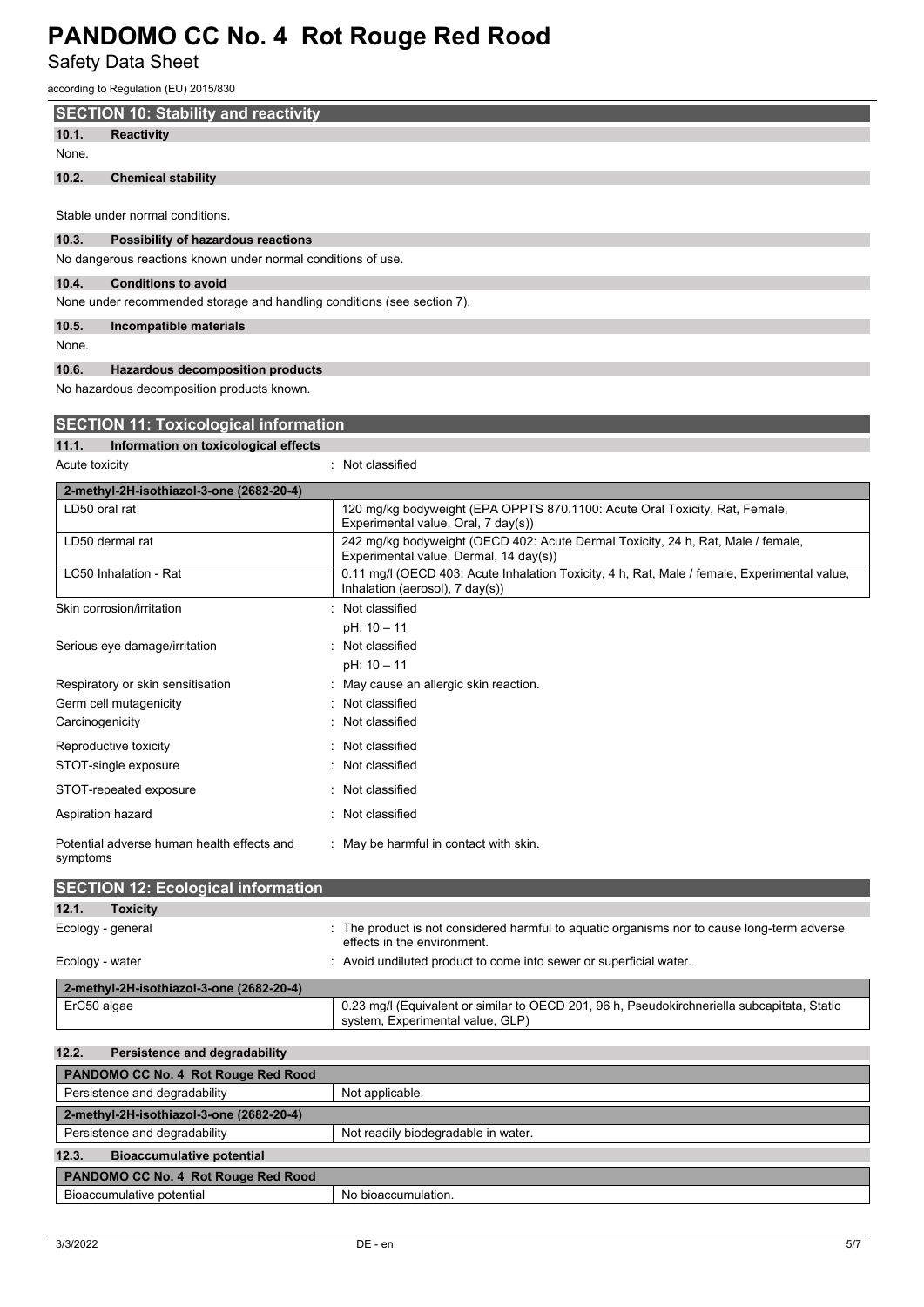Safety Data Sheet

according to Regulation (EU) 2015/830

| 2-methyl-2H-isothiazol-3-one (2682-20-4)                      |                                           |                                                                                                                                                                                 |                                                                                                                       |                |                |  |  |
|---------------------------------------------------------------|-------------------------------------------|---------------------------------------------------------------------------------------------------------------------------------------------------------------------------------|-----------------------------------------------------------------------------------------------------------------------|----------------|----------------|--|--|
| BCF - Fish [1]                                                |                                           |                                                                                                                                                                                 | 5.75 - 48.1 (56 day(s), Lepomis macrochirus, Flow-through system, Fresh water,<br>Experimental value)                 |                |                |  |  |
| Partition coefficient n-octanol/water (Log Pow)               |                                           |                                                                                                                                                                                 | -0.486 (Experimental value, OECD 107: Partition Coefficient (n-octanol/water): Shake Flask<br>Method, $25^{\circ}$ C) |                |                |  |  |
| Bioaccumulative potential                                     |                                           |                                                                                                                                                                                 | Low potential for bioaccumulation (BCF $<$ 500).                                                                      |                |                |  |  |
| 12.4.<br><b>Mobility in soil</b>                              |                                           |                                                                                                                                                                                 |                                                                                                                       |                |                |  |  |
| PANDOMO CC No. 4 Rot Rouge Red Rood                           |                                           |                                                                                                                                                                                 |                                                                                                                       |                |                |  |  |
| Ecology - soil                                                |                                           |                                                                                                                                                                                 | No information available.                                                                                             |                |                |  |  |
| 2-methyl-2H-isothiazol-3-one (2682-20-4)                      |                                           |                                                                                                                                                                                 |                                                                                                                       |                |                |  |  |
| Surface tension                                               |                                           |                                                                                                                                                                                 | 68.8 mN/m (19.5 °C, 1 g/l, OECD 115: Surface Tension of Aqueous Solutions)                                            |                |                |  |  |
| Organic Carbon Normalized Adsorption<br>Coefficient (Log Koc) |                                           |                                                                                                                                                                                 | 1.06 (log Koc, OECD 106: Adsorption/Desorption Using a Batch Equilibrium Method,<br>Experimental value, GLP)          |                |                |  |  |
| Ecology - soil                                                |                                           |                                                                                                                                                                                 | Highly mobile in soil.                                                                                                |                |                |  |  |
| 12.5.                                                         | <b>Results of PBT and vPvB assessment</b> |                                                                                                                                                                                 |                                                                                                                       |                |                |  |  |
| PANDOMO CC No. 4 Rot Rouge Red Rood                           |                                           |                                                                                                                                                                                 |                                                                                                                       |                |                |  |  |
| PBT: not relevant - no registration required                  |                                           |                                                                                                                                                                                 |                                                                                                                       |                |                |  |  |
| vPvB: not relevant - no registration required                 |                                           |                                                                                                                                                                                 |                                                                                                                       |                |                |  |  |
| <b>Component</b>                                              |                                           |                                                                                                                                                                                 |                                                                                                                       |                |                |  |  |
| 2-methyl-2H-isothiazol-3-one (2682-20-4)                      |                                           | This substance/mixture does not meet the PBT criteria of REACH regulation, annex XIII<br>This substance/mixture does not meet the vPvB criteria of REACH regulation, annex XIII |                                                                                                                       |                |                |  |  |
| 12.6.                                                         | Other adverse effects                     |                                                                                                                                                                                 |                                                                                                                       |                |                |  |  |
| Additional information                                        |                                           | : Avoid release to the environment.                                                                                                                                             |                                                                                                                       |                |                |  |  |
|                                                               |                                           |                                                                                                                                                                                 |                                                                                                                       |                |                |  |  |
| <b>SECTION 13: Disposal considerations</b>                    |                                           |                                                                                                                                                                                 |                                                                                                                       |                |                |  |  |
| <b>Waste treatment methods</b><br>13.1.                       |                                           |                                                                                                                                                                                 |                                                                                                                       |                |                |  |  |
| Regional legislation (waste)                                  |                                           |                                                                                                                                                                                 | : Disposal must be done according to official regulations.                                                            |                |                |  |  |
| Waste treatment methods                                       |                                           |                                                                                                                                                                                 | Dispose of contents/container in accordance with licensed collector's sorting instructions.                           |                |                |  |  |
| Sewage disposal recommendations                               |                                           | Do not discharge into drains or the environment.<br>$\pm$ 08 04 10 - waste adhesives and sealants other than those mentioned in 08 04 09                                        |                                                                                                                       |                |                |  |  |
| European List of Waste (LoW) code                             |                                           |                                                                                                                                                                                 |                                                                                                                       |                |                |  |  |
| <b>SECTION 14: Transport information</b>                      |                                           |                                                                                                                                                                                 |                                                                                                                       |                |                |  |  |
| In accordance with ADR / IMDG / IATA / ADN / RID              |                                           |                                                                                                                                                                                 |                                                                                                                       |                |                |  |  |
| <b>ADR</b>                                                    | <b>IMDG</b>                               |                                                                                                                                                                                 | <b>IATA</b>                                                                                                           | <b>ADN</b>     | <b>RID</b>     |  |  |
| 14.1.<br><b>UN number</b>                                     |                                           |                                                                                                                                                                                 |                                                                                                                       |                |                |  |  |
| Not applicable                                                | Not applicable                            |                                                                                                                                                                                 | Not applicable                                                                                                        | Not applicable | Not applicable |  |  |
| 14.2.<br>UN proper shipping name                              |                                           |                                                                                                                                                                                 |                                                                                                                       |                |                |  |  |
| Not applicable                                                | Not applicable                            |                                                                                                                                                                                 | Not applicable                                                                                                        | Not applicable | Not applicable |  |  |
| Not applicable                                                | Not applicable                            |                                                                                                                                                                                 | Not applicable                                                                                                        | Not applicable | Not applicable |  |  |
| 14.3.<br><b>Transport hazard class(es)</b>                    |                                           |                                                                                                                                                                                 |                                                                                                                       |                |                |  |  |
| Not applicable                                                | Not applicable                            |                                                                                                                                                                                 | Not applicable                                                                                                        | Not applicable | Not applicable |  |  |
| Not applicable<br>Not applicable                              |                                           |                                                                                                                                                                                 | Not applicable                                                                                                        | Not applicable | Not applicable |  |  |
| 14.4.<br>Packing group                                        |                                           |                                                                                                                                                                                 |                                                                                                                       |                |                |  |  |
| Not applicable                                                | Not applicable                            |                                                                                                                                                                                 | Not applicable                                                                                                        | Not applicable | Not applicable |  |  |

Not applicable <br>
Not applicable Not applicable Not applicable Not applicable

No supplementary information available

# **14.6. Special precautions for user**

**14.5. Environmental hazards**

## **- Overland transport**

Not applicable

#### **- Transport by sea**

Not applicable

### **- Air transport**

Not applicable

# **- Inland waterway transport**

Not applicable